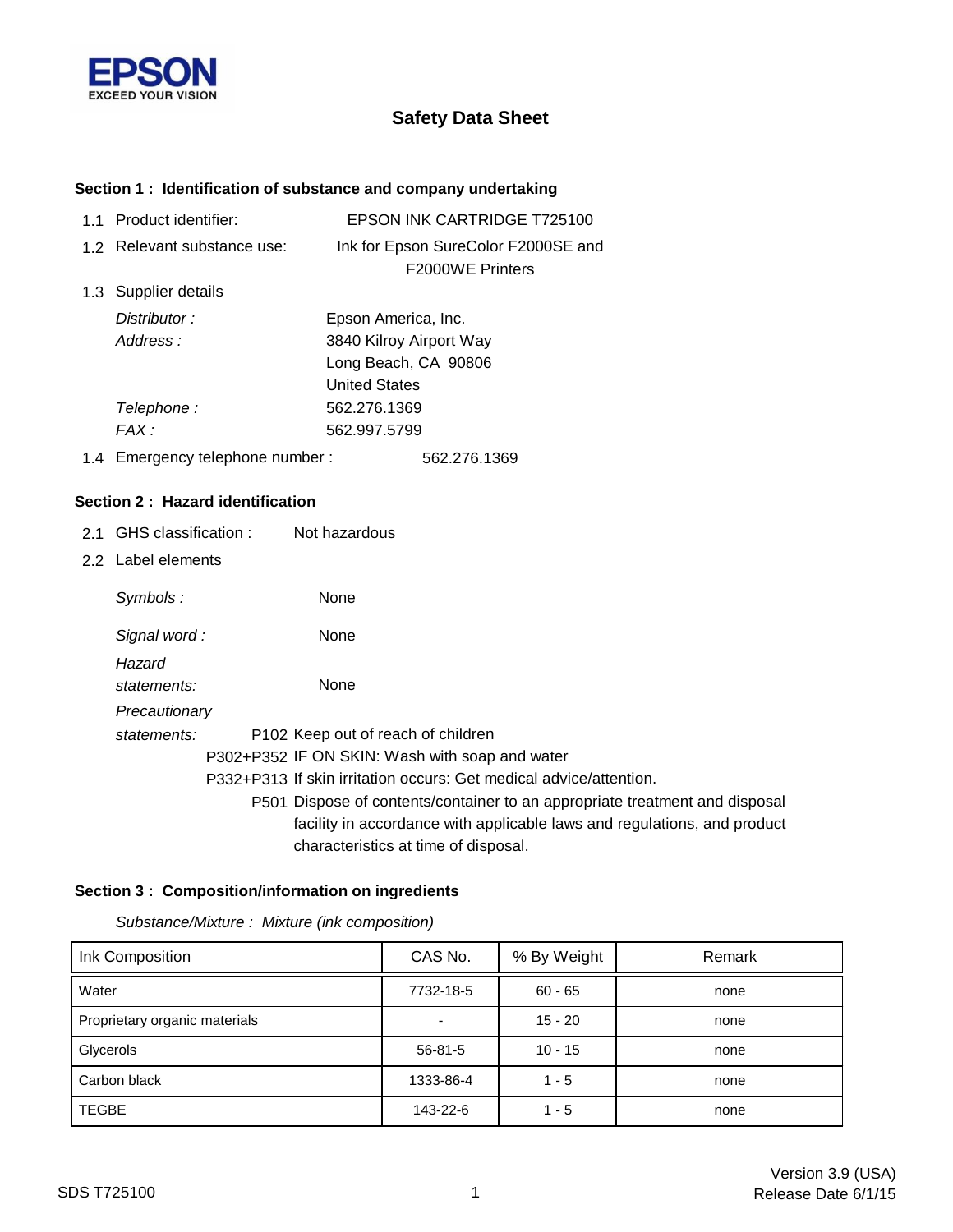

### **Section 4 : First aid measures**

4.1 Description of measures

| Eves :                                      | Immediately flush with room temperature, low pressure, clean water.<br>Seek medical attention if irritation continues.                                                            |  |
|---------------------------------------------|-----------------------------------------------------------------------------------------------------------------------------------------------------------------------------------|--|
| Skin:                                       | IF ON SKIN: Wash with soap and water. Take off contaminated<br>If skin irritation occurs, get medical advice/attention.                                                           |  |
| Inhalation:                                 | Remove subject to ventilated fresh air. If not breathing, give artificial<br>respiration right away. If breathing is difficult, give oxygen. Seek immediate<br>medical attention. |  |
| <i>Ingestion :</i>                          | Seek medical advice, and attention if stomach continues to be upset.                                                                                                              |  |
| 4.2 Most important<br>symptoms and effects, | Ink contact with skin may cause irritation, swelling, or redness.                                                                                                                 |  |

both acute and delayed:

4.3 Indication of any immediate medical attention and special treatment needed : Not necessary

#### **Section 5 : Fire-fighting measures**

| 5.1 Extinguishing media               |                                                                       |
|---------------------------------------|-----------------------------------------------------------------------|
| Suitable media :                      | Water spray, dry chemical, carbon dioxide, or alcohol resistant foam. |
| Unsuitable media :                    | None                                                                  |
| 5.2 Special hazards from<br>mixture : | None                                                                  |
| 5.3 Firefighters :                    | Use PPE, avoid a leeward position.                                    |

#### **Section 6 : Accidental release measures**

6.1 Personal precautions, protective equipment, and emergency procedures

*personnel : Non-emergency* Eye and skin protection required during clean-up. Use proper ventilation.

*Emergency responders:* None

- 6.2 Environmental precautions : Do not release to sewer, surface, or ground water.
- 6.3 Methods and material for containment and clean-up
	- *Spill containment :* Use sponges to wipe-up ink.

Wash hands with soap and water. Spill clean-up : Rinse area with damp cloth. Place waste in closed container for disposal.

- *Other information :* Do not dispose of waste to sewer.
- 6.4 Reference to other sections : Please refer to Section 13 for disposal.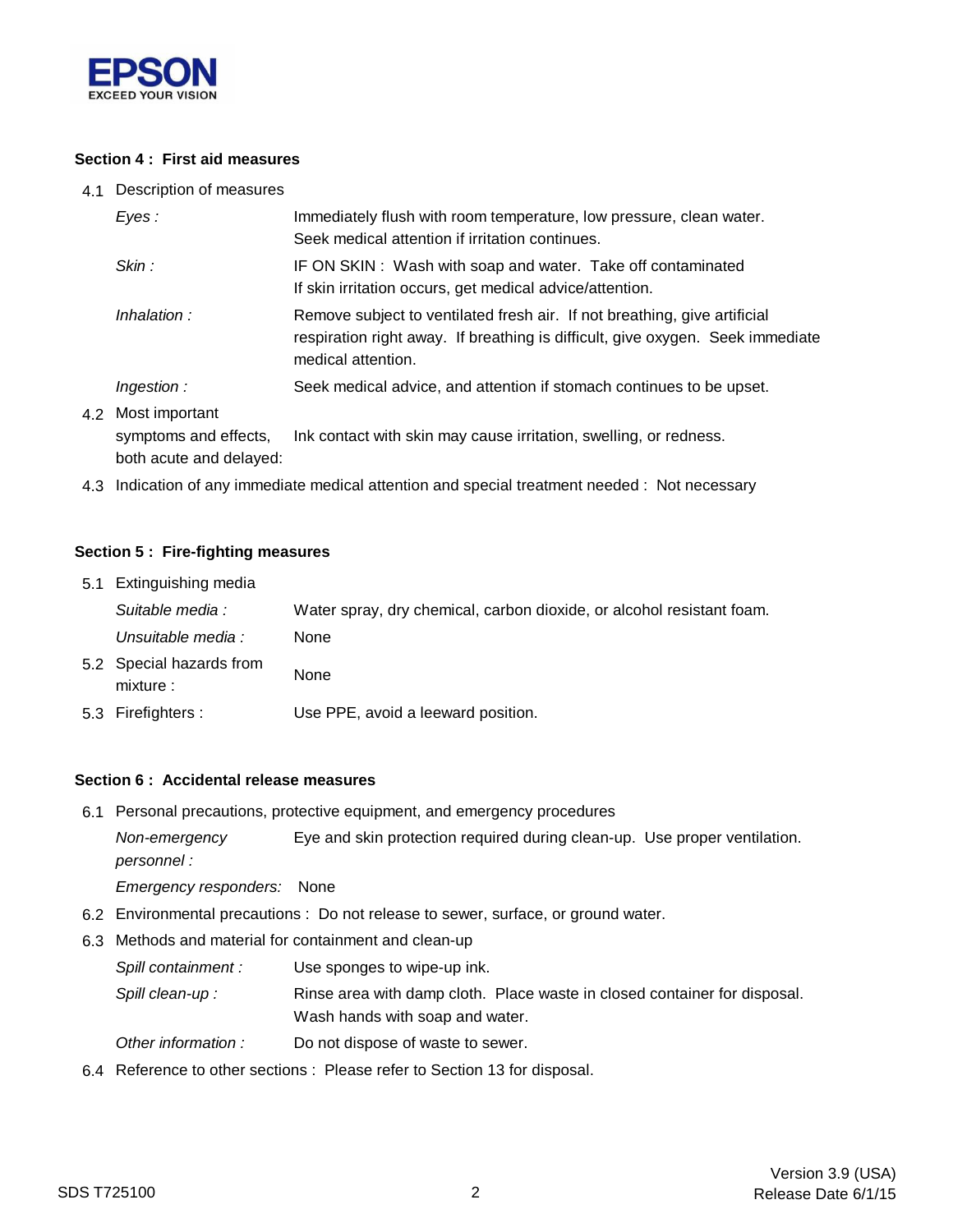

### **Section 7 : Handling and storage**

7.1 Precautions for safe handling

| Recommendations:       | Keep out of reach of children and do not drink ink.<br>Do not dismantle cartridge.                                                                                                                                                          |
|------------------------|---------------------------------------------------------------------------------------------------------------------------------------------------------------------------------------------------------------------------------------------|
| Occupation hygiene:    | Avoid contact with skin, eyes, and clothing.<br>In the case of skin contact, wash with soap and water.                                                                                                                                      |
| 7.2 Safe storage :     | Do not store cartridges in high or freezing temperatures.<br>Keep cartridges out of direct sunlight.<br>Do not store cartridges with oxidizing agents or explosives.<br>Make sure cartridges are dry before insertion into printer housing. |
| 7.3 Specific end uses: | Not specified                                                                                                                                                                                                                               |

## **Section 8 : Exposure controls / personnel protection**

| 8.1 Control parameters : | Glycerols (CAS No. 56-81-5)<br>ACGIH TLV-TWA 8-hour Exposure Limit is 10 mg/m <sup>3</sup> as glycerin mist.<br>OSHA Z-1 PEL is 5 mg/m <sup>3</sup> as glycerin mist, respirable fraction.<br>OSHA Z-1 PEL is 15 mg/m <sup>3</sup> as glycerin mist, total dust. |  |
|--------------------------|------------------------------------------------------------------------------------------------------------------------------------------------------------------------------------------------------------------------------------------------------------------|--|
| 8.2 Exposure controls    |                                                                                                                                                                                                                                                                  |  |
| Engineering controls :   | Proper ventilation                                                                                                                                                                                                                                               |  |
| Personal protection:     | Personal protective equipment is not required under suitable use.<br>If there is a possibility of ink exposure, wear protective gloves, clothing, eye,<br>and face protection.                                                                                   |  |
|                          | Respiratory protection is not required under suitable use.                                                                                                                                                                                                       |  |
|                          | Thermal hazards are not known under suitable use.                                                                                                                                                                                                                |  |
| Environmental exposure   |                                                                                                                                                                                                                                                                  |  |
| controls:                | Not established                                                                                                                                                                                                                                                  |  |

## **Section 9 : Physical and chemical properties**

9.1 Physical and chemical properties

| Appearance:              | <b>Black liquid</b>             |
|--------------------------|---------------------------------|
| Odor :                   | Slight                          |
| Odor threshold:          | No data available               |
| $pH$ :                   | $8.0 - 9.0$                     |
| Melting point:           | Less than 0°C                   |
| Freezing point :         | More than 0°C                   |
| Initial boiling point :  | No data available               |
| Boiling range:           | No data available               |
| Flash point :            | 95.0°C (closed cup, ASTM D3278) |
| Evaporation rate:        | No data available               |
| Flammability(solid/gas): | Not applicable (liquid)         |
| Upper/lower              |                                 |
| flammability:            | No data available               |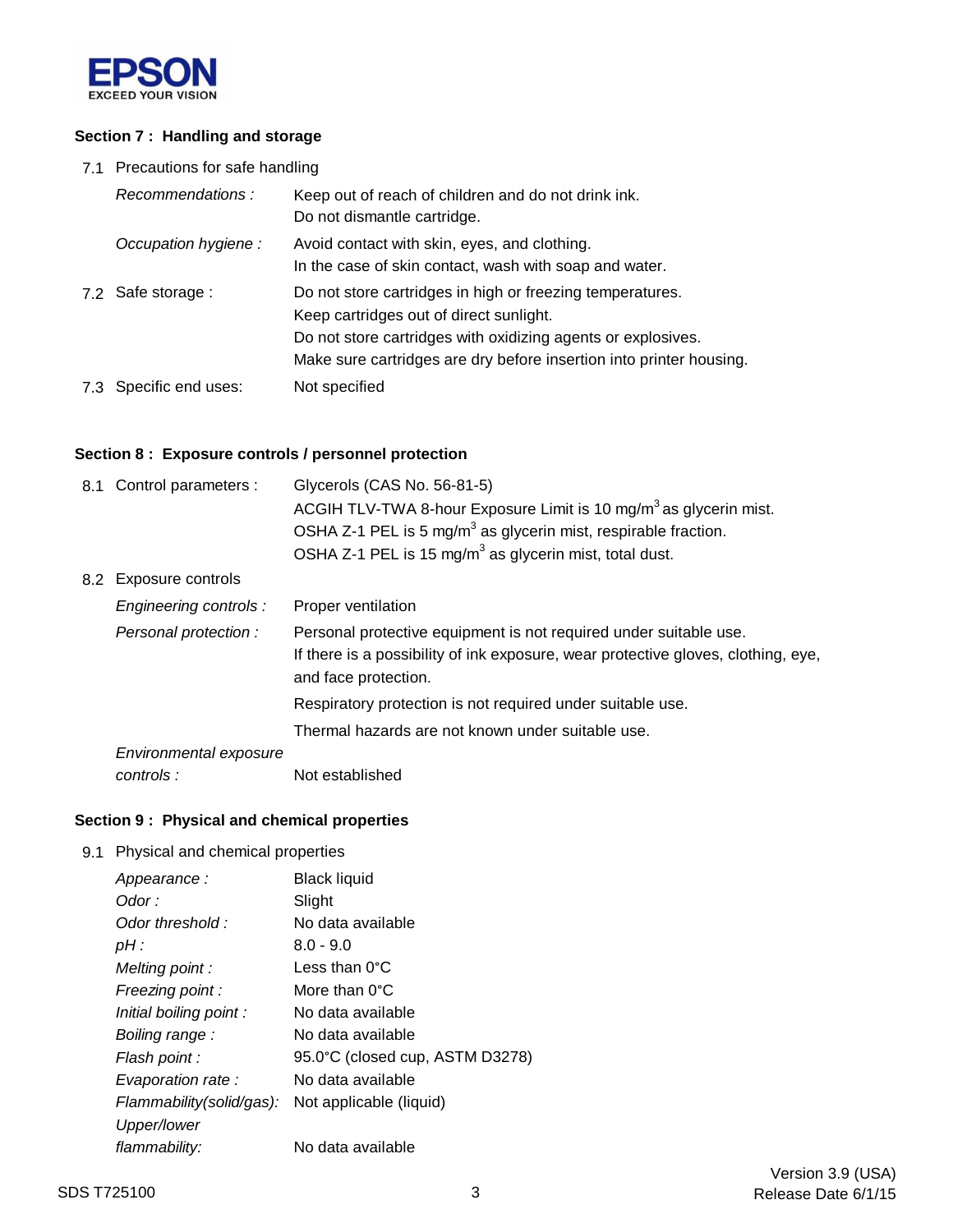

| Upper/lower             |                                      |
|-------------------------|--------------------------------------|
| explosive limits :      | No data available                    |
| Vapor pressure :        | No data available                    |
| Vapor density :         | No data available                    |
| Relative density:       | 1.07 at 20 °C                        |
| Solubility(ies):        | Soluble in water                     |
| Partition coefficient : | N-octanol/water, no data available   |
| Auto ignition temp:     | No data available                    |
| Decomposition temp:     | No data available                    |
| Viscosity:              | Less than 5 mPa-s at 20 $^{\circ}$ C |
| Explosive properties :  | <b>None</b>                          |
| Oxidizing properties :  | None                                 |

## **Section 10 : Stability and reactivity**

| 10.1 Reactivity:           | Stable under normal temperature and pressure                                                   |
|----------------------------|------------------------------------------------------------------------------------------------|
| 10.2 Chemical stability:   | Stable under normal temperature and pressure                                                   |
| 10.3 Hazard reactions :    | <b>None</b>                                                                                    |
| 10.4 Conditions to avoid : | High and freezing temperatures                                                                 |
|                            | 10.5 Incompatible materials : Oxidizers and explosives                                         |
|                            | 10.6 Hazard decomposition : Acrolein (CAS No. 107-02-8); when glycerols are heated over 300°C, |
|                            | they will decompose into acrolein.                                                             |

## **Section 11 : Toxicological information**

| 11.1 Toxicological effects         |  |                                                                                                                                                                                                                                                                                                                                                                             |
|------------------------------------|--|-----------------------------------------------------------------------------------------------------------------------------------------------------------------------------------------------------------------------------------------------------------------------------------------------------------------------------------------------------------------------------|
| Acute toxicity Oral LD $_{50}$ :   |  | $>2500$ mg/kg (rats)                                                                                                                                                                                                                                                                                                                                                        |
| Acute toxicity Dermal LD $_{50}$ : |  | $>$ 2000 mg/kg (rats)                                                                                                                                                                                                                                                                                                                                                       |
| Irritation Eye :                   |  | No data available                                                                                                                                                                                                                                                                                                                                                           |
| Irritation Skin:                   |  | No data available                                                                                                                                                                                                                                                                                                                                                           |
| Corrosivity:                       |  | No data available                                                                                                                                                                                                                                                                                                                                                           |
| Sensitization:                     |  | No data available                                                                                                                                                                                                                                                                                                                                                           |
| Carcinogenicity:                   |  | With excessive exposure, carbon black has been listed as a possible human<br>carcinogen. However, as engineered within this ink cartridge, emissions to<br>air of carbon black during normal printing use have not been found. IARC,<br>the International Agency for research on Cancer, has found printing inks to<br>be not classifiable as human carcinogens as group 3. |
| Mutagenicity:                      |  | No data available                                                                                                                                                                                                                                                                                                                                                           |
| Reproduction toxicity:             |  | No data available                                                                                                                                                                                                                                                                                                                                                           |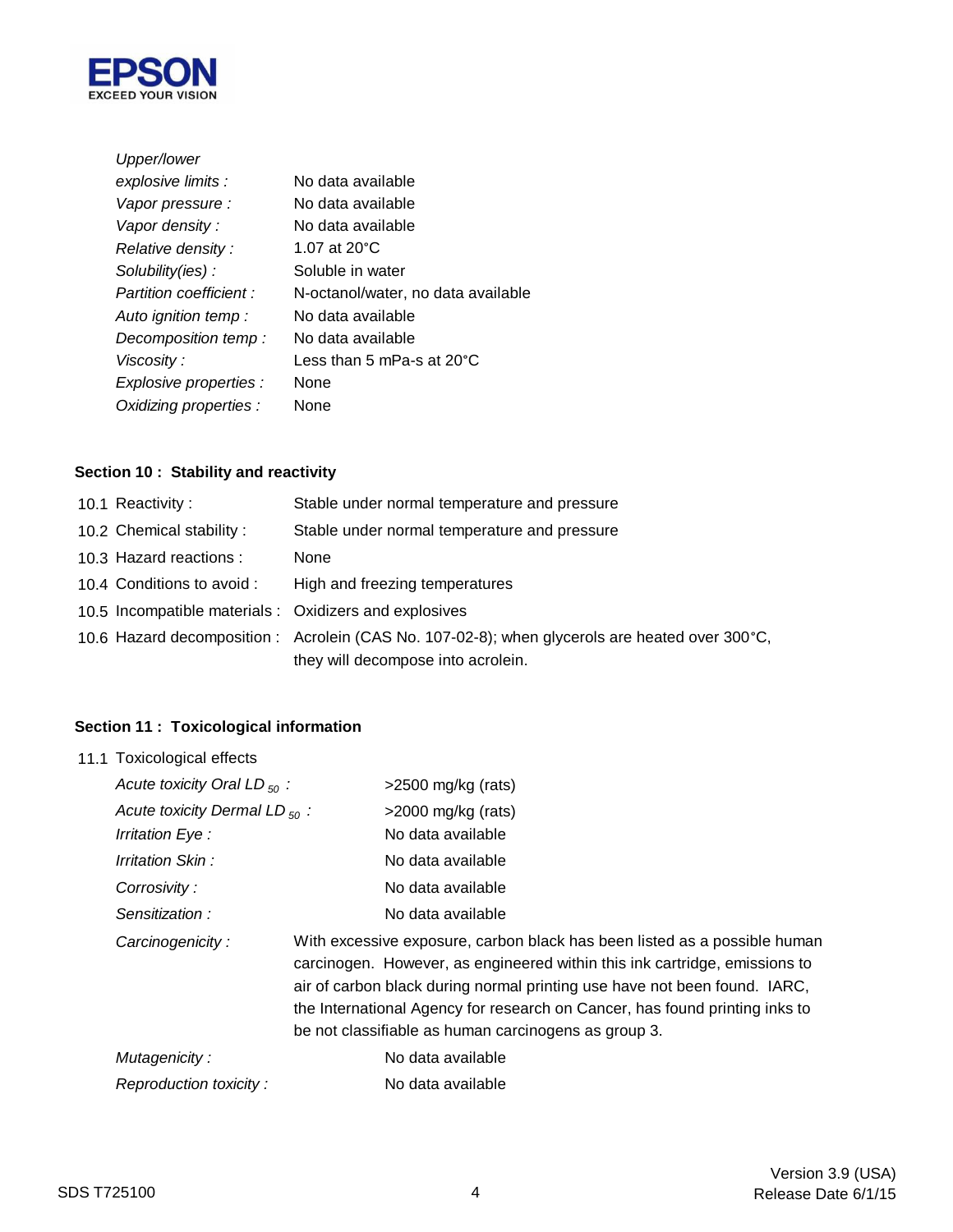

### **Section 12 : Ecological information**

| 12.1 Toxicity:                      | No data available |
|-------------------------------------|-------------------|
| 12.2 Persistence and degradability: | No data available |
| 12.3 Bio accumulative potential :   | No data available |
| 12.4 Mobility in soil:              | No data available |
| 12.5 PBT and vPvB assessment :      | No data available |
| 12.6 Other adverse effects :        | No data available |

## **Section 13 : Disposal considerations**

| 13.1 Waste treatment | Disposal should be in accordance with federal, state, and local |
|----------------------|-----------------------------------------------------------------|
| methods:             | requirements.                                                   |

#### **Section 14 : Transportation information**

| 14.1 UN number:                             | Not applicable                                             |                |
|---------------------------------------------|------------------------------------------------------------|----------------|
| 14.2 Proper shipping name: Not applicable   |                                                            |                |
| 14.3 Transport hazard class: Not applicable |                                                            |                |
| 14.4 Packing group:                         | Not applicable                                             |                |
| 14.5 Environmental hazards : Not applicable |                                                            |                |
| 14.6 Special precautions : Not applicable   |                                                            |                |
|                                             | 14.7 Bulk transport Annex II of MARPOL 73/78 and IBC Code: | Not applicable |

## **Section 15 : Regulation information** (safety, health, and environmental)

| 15.1 U.S. Information            |                                                                 |
|----------------------------------|-----------------------------------------------------------------|
| OSHA Inhalation Hazard:          | Not Regulated (29 CFR 1910.1000(d)(1)(i))                       |
| TSCA Sec. 4(a) FinalTest Rules : | Not Regulated                                                   |
| TSCA Sec. 5 SNUR :               | Not Regulated                                                   |
| TSCA Sec.8(a) PAIR :             | Not Regulated                                                   |
| TSCA Sec. 12(b) 1-time Export :  | Not Regulated                                                   |
| Clean Air Act Sec. 112 HAP :     | Not Regulated                                                   |
| EPCRA Sec. 313 (SARATitle III) : | Not Regulated                                                   |
| <b>NFPA Hazard Rating:</b>       | Health(1), Flammability(1), Instability/Reactivity(0), Other(0) |
| HMIS Hazard Rating:              | Health(1), Flammability(1), Instability/Reactivity(0), PPE (D)  |
| California Proposition 65 :      | Not Regulated                                                   |
| 15.2 Canada Information:         |                                                                 |
| WHMIS Controlled Product :       | Not applicable (manufactured article)                           |
| 15.3 Chemical safety             |                                                                 |
| assessment:                      | Chemical safety assessment on ink has not been conducted        |